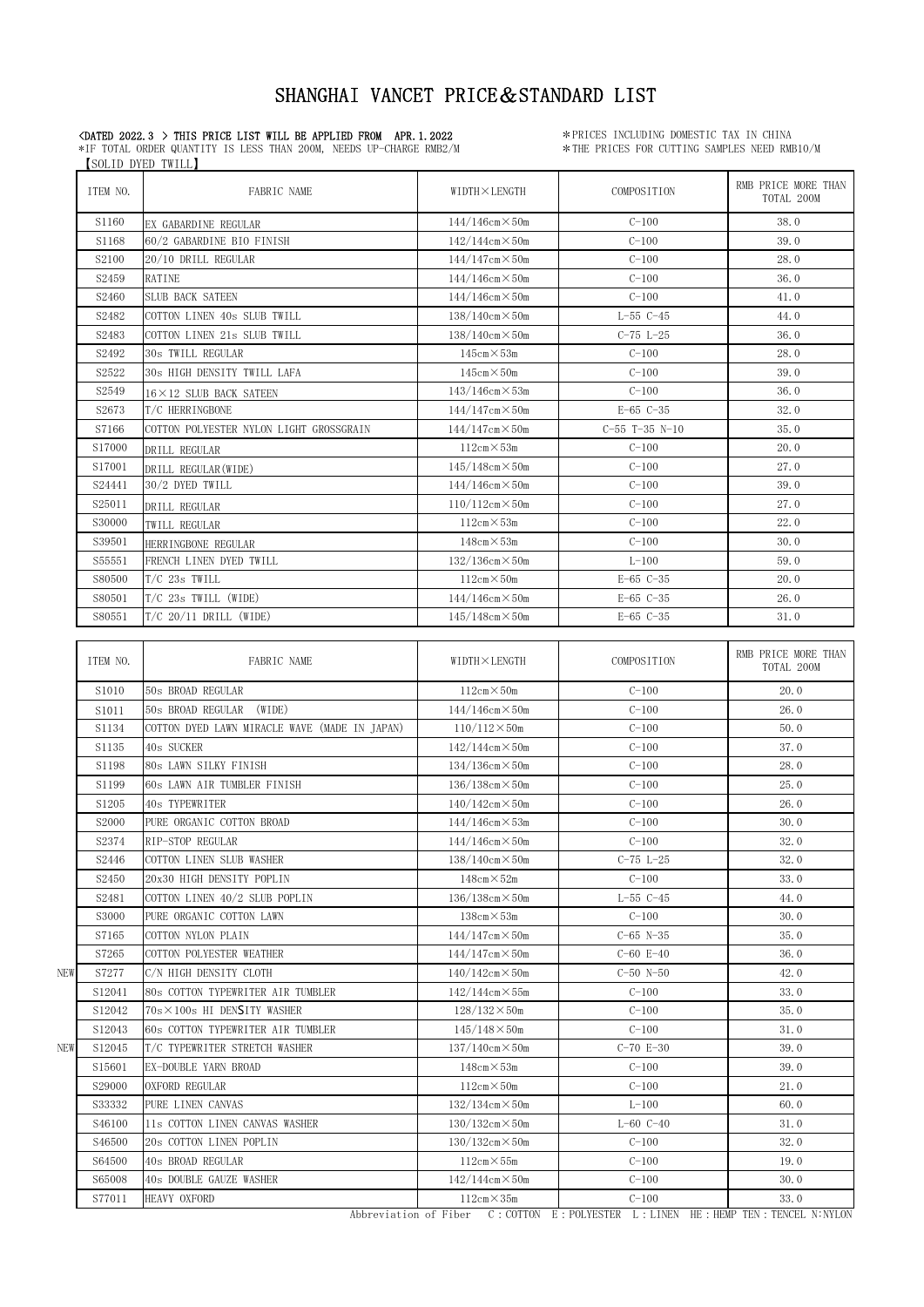【STRETCH FABRICS】 \*IF TOTAL ORDER QUANTITY IS LESS THAN 200M, NEEDS UP-CHARGE RMB2/M

**CDATED 2022.3 > THIS PRICE LIST WILL BE APPLIED FROM APR.1.2022** \*\* PRICES INCLUDING DOMESTIC TAX IN CHINA<br>\*IF TOTAL ORDER QUANTITY IS LESS THAN 200M, NEEDS UP-CHARGE RMB2/M \*\* THE PRICES FOR CUTTING SAMPLES NEED RMB10/M

| TTEM NO. | FABRIC NAME                                       | WIDTH×LENGTH                    | COMPOSITION                                              | RMB PRICE MORE THAN<br>TOTAL 200M |
|----------|---------------------------------------------------|---------------------------------|----------------------------------------------------------|-----------------------------------|
| S1764    | $20s \times 16s$ STRETCH TWILL                    | $135/138$ cm $\times$ 50m       | $C-97$ PU $-3$                                           | 32.0                              |
| S2544    | VINTAGE STRETCH KARSEY LAFA                       | $140/145$ cm $\times$ 50m       | $C-97$ PU-3                                              | 39.0                              |
| S2585    | VINTAGE STRETCH KARSEY                            | $140/145cm \times 50m$          | $C-97$ PU $-3$                                           | 39.0                              |
| S2625    | T/C TWILL STRETCH                                 | $132/134cm \times 50m$          | C-65 E-33 PU-2                                           | 34.0                              |
| S2649    | COTTON FLAX STRETCH DOBBY                         | $116cm \times 50m$              | $C-90$ $L-8$ $PU-2$                                      | 39.0                              |
| S2657    | T/R STRETCH TWILL LAFA                            | $122/124cm \times 50m$          | $E-55$ R-43 PU-2                                         | 34.0                              |
| S2674    | TRICOTINE STRETCH                                 | $130/132cm \times 50m$          | $C-98$ PU $-2$                                           | 32.0                              |
| S7167    | COTTON NYLON LAWN STRETCH                         | $144/147$ cm $\times$ 50m       | $C-68$ N-28 PU-4                                         | 33.0                              |
| S7266    | POLYESTER PLAIN STRECTH                           | $144/147$ cm $\times$ 50m       | $E-100$                                                  | 25.0                              |
| S7267    | COTTON NYLON DYED POPLIN STRETCH                  | $132/134cm \times 50m$          | $C-52$ N-42 PU-6                                         | 38.0                              |
| S16160   | DYED STRETCH TWILL                                | $145/147$ cm $\times$ 50m       | $C-97$ PU $-3$                                           | 29.0                              |
| S17130   | DYED STRETCH TWILL                                | $135/137cm \times 50m$          | $C-97$ PU $-3$                                           | 31.0                              |
| S17201   | COTTON POLYESTER SPANDEX TWILL                    | $144/147$ cm $\times$ 50m       | C-73 E-24 PU-3                                           | 38.0                              |
| S17611   | DYED STRETCH CORD CLOTH                           | $122/127$ cm $\times$ 50m       | $C-95$ PU $-5$                                           | 34.0                              |
| S23041   | DYED STRETCH SERGE                                | $122/127$ cm $\times$ 50m       | $C-95$ PU $-5$                                           | 38.0                              |
| S30130   | 30s STRETCH TWILL                                 | $128/132cm \times 50m$          | $C-95$ PU $-5$                                           | 32.0                              |
| S31140   | SATEEN STRETCH                                    | $114/116$ cm $\times$ 50m       | $C-97$ PU $-3$                                           | 32.0                              |
| S32240   | CM60/40 STRETCH SATEEN                            | $126/128$ cm $\times$ 50m       | $C-97$ PU $-3$                                           | 38.0                              |
| S32261   | CM30/21 HIGH DENSITY STRETCH SATEEN (BIO BRUSHED) | $127/129 \times 50m$            | $C-97$ PU $-3$                                           | 39.0                              |
| S32281   | T/R TRIPPLE CLOTH STRECTH                         | $125/127 \times 50m$            | E-76 R-21 PU-3                                           | 49.0                              |
|          |                                                   | Abbreviation of Fiber C: COTTON | L : LINEN E : POLYESTER R : RAYON PU : SPANDEX N : NYLON |                                   |

【SOLID DYED CORDUROY】

|     | ITEM NO. | FABRIC NAME                  | WIDTH×LENGTH                  | COMPOSITION      | RMB PRICE MORE THAN<br>TOTAL 200M |
|-----|----------|------------------------------|-------------------------------|------------------|-----------------------------------|
|     | S70040   | 21wale CORDUROY              | $108/110$ cm $\times 30/40$ m | $C-100$          | 25.0                              |
| NEW | S70041   | 22wale CORDUROY (WIDE)       | $140/142$ cm $\times$ 30/40m  | $C-100$          | 32.0                              |
|     | S70081   | CORDUROY (WIDE)<br>14wale    | $140/142$ cm $\times$ 30/40m  | $C-100$          | 34.0                              |
|     | S70088   | 8wale CORDUROY (AIR TUMBLER) | $145/148$ cm $\times$ 30/40m  | $C-100$          | 37.0                              |
|     | S70280   | 21wale STRETCH CORDUROY      | $138/142$ cm $\times 30/40$ m | $C-98$ PU $-2$   | 38.0                              |
|     | S70301   | T/C 22WALE STRETCH CORDUROY  | $130/135$ cm $\times 30/40$ m | $C-70$ E-28 PU-2 | 38.0                              |
|     | S70360   | 6wale CORDUROY               | $145/148$ cm $\times$ 30/35m  | $C-100$          | 35.0                              |

Abbreviation of Fiber C:COTTON E:POLYESTER PU:SPANDEX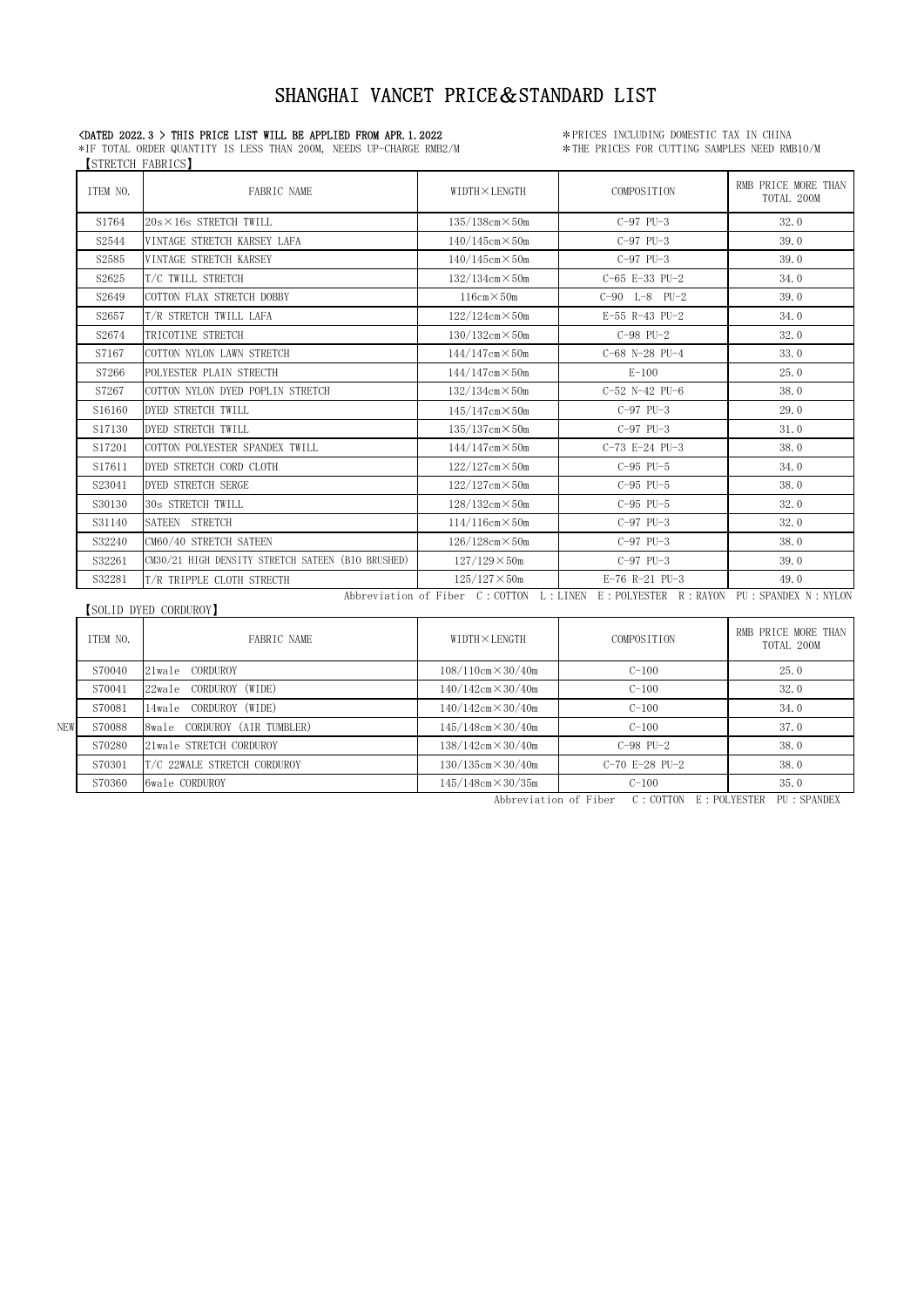\*IF TOTAL ORDER QUANTITY IS LESS THAN 200M, NEEDS UP-CHARGE RMB2/M 【YARN DYED】

**CDATED 2022.3 > THIS PRICE LIST WILL BE APPLIED FROM APR.1.2022** \*\* PRICES INCLUDING DOMESTIC TAX IN CHINA<br>\*IF TOTAL ORDER QUANTITY IS LESS THAN 200M, NEEDS UP-CHARGE RMB2/M \*\* THE PRICES FOR CUTTING SAMPLES NEED RMB10/M

|            | ITEM NO. | FABRIC NAME                              | WIDTH×LENGTH                                              | COMPOSITION      | RMB PRICE MORE THAN<br>TOTAL 200M |
|------------|----------|------------------------------------------|-----------------------------------------------------------|------------------|-----------------------------------|
|            | S2378    | COTTON FALAX CHAMBRAY HERRINGBONE        | $145/148$ cm $\times$ 50m                                 | $C-88 L-12$      | 36.0                              |
| NEW        | S8869    | 10s TWILL YARN DYED                      | $142cm \times 50m$                                        | $C-100$          | 36.0                              |
| NEW        | S8870    | 10s TWILL CHECK                          | $142cm \times 50m$                                        | $C-100$          | 36.0                              |
|            | S14300   | 40s EARTH CHECK                          | $111/114$ cm $\times$ 30m                                 | $C-100$          | 18.5                              |
|            | S14301   | 40s EARTH CHECK (WIDE)                   | $144/147$ cm $\times$ 30m                                 | $C-100$          | 25.0                              |
|            | S33000   | 21s DUNGAREE                             | $145cm \times 50m$                                        | $C-100$          | 27.0                              |
|            | S33900   | 21s SLUB DUNGAREE                        | $144/146$ cm $\times$ 50m                                 | $C-100$          | 34.0                              |
|            | S51020   | 40s TYPEWRITER CHECK                     | $145/148$ cm $\times$ 50m                                 | $C-100$          | 34.0                              |
|            | S53000   | COTTON YARN DYED GINGHAM/STRIPE          | $110/112$ cm $\times$ 30m                                 | $C-100$          | 21.0                              |
|            | S53050   | 50s STRIPE & GINGHAM                     | $144/147$ cm $\times$ 50m                                 | $C - 100$        | 29.0                              |
|            | S53720   | 40s SUCKER STRIPE                        | $108/112$ cm $\times$ 30m                                 | $C-100$          | 29.0                              |
|            | S53890   | COTTON YARN DYED DOUBLE GAUZE            | $108/112$ cm $\times$ 50m                                 | $C-100$          | 26.0                              |
|            | S53891   | TOP DYED YARN DOUBLE GAUZE               | $108/112$ cm $\times$ 30/40m                              | $C-100$          | 31.0                              |
| <b>NEW</b> | S55300   | 21s TWILL BRUSHED                        | $144/147$ cm $\times$ 50m                                 | $C-100$          | 29.0                              |
|            | S55405   | TOP DYED YARN CHAMBRAY TWILL             | $112/114$ cm $\times$ 50m                                 | $C-100$          | 33.0                              |
|            | S55409   | 21s TOP DYED CHAMBRAY VIYELLA (BRUSHED)  | $144/147$ cm $\times$ 50m                                 | $C-100$          | 40.0                              |
|            | S55418   | COTTON LINEN SLUB DANGAREE               | $140/143cm \times 50m$                                    | $L-55$ $C-45$    | 35.0                              |
|            | S55431   | 32s TOP DYED CHAMBRAY TWILL              | $144/147$ cm $\times$ 50m                                 | $C-100$          | 39.0                              |
|            | S55433   | 21s COTTON LINEN TOP CHAMBRAY            | $139/142$ cm $\times$ 50m                                 | $C-70 L-30$      | 36.0                              |
|            | S55440   | COTTON FLAX CHAMBRAY TWILL               | $137/140cm \times 50m$                                    | $C-45$ $L-55$    | 38.0                              |
|            | S55441   | COTTON FLAX CHAMBRAY TWILL/STRIPE        | $137/140$ cm $\times$ 50m                                 | $C-75 L-25$      | 32.0                              |
|            | S55445   | FRENCH LINEN POPLIN                      | $144/147$ cm $\times$ 50m                                 | $L-100$          | 50.0                              |
|            | S55452   | FLAX COTTON YARN DYED VIYELLA            | $144/147$ cm $\times$ 50m                                 | $C-100$          | 49.0                              |
|            | S55453   | LINEN VISCOSE YARN DYED CHAMBRAY STRETCH | $122/127$ cm $\times$ 50m                                 | $L-55$ R-43 Pu-2 | 51.0/54.0                         |
|            | S55456   | FRENCH LINEN CHECK                       | $144/147$ cm $\times$ 50m                                 | $L-100$          | 57.0                              |
|            | S55457   | FRENCH LINEN POPLIN (LINEN/POLYESTER)    | $140/144$ cm $\times$ 50m                                 | $L-55$ $E-45$    | 38.0                              |
|            | S55500   | 10s COLOUR DENIM                         | $144/146$ cm $\times$ 50m                                 | $C-100$          | 40.0                              |
| <b>NEW</b> | S55720   | 32s SUCKER STRIPE                        | $140/142$ cm $\times$ 50m                                 | $C-75 E-25$      | 33.0                              |
|            | S55970   | T/R TOP DYED CLOTH (BRUSHED)             | $144/148$ cm $\times$ 50m                                 | $E-65$ R-35      | 30.0                              |
|            | S55980   | T/R TOP DYED SERGE (BRUSHED)             | $144/148$ cm $\times$ 50m                                 | $E-65$ R-35      | 30.0                              |
|            | S74050   | $40//$ OXFORD                            | $145/148$ cm $\times$ 50m                                 | $C-100$          | 33.0                              |
|            | S77070   | 40s CORDLANE                             | $145/148$ cm $\times$ 50m                                 | $C-100$          | 34.0                              |
|            | S78100   | 60s TYPEWRITER CHAMBRAY                  | $142/144cm \times 50m$                                    | $C-100$          | 38.0                              |
|            | S8830    | T/R TARTAN CHECK                         | $145/148$ cm $\times$ 30m                                 | $E-65$ R-35      | 32.0                              |
|            | S8838    | T/R TARTAN CHECK                         | $144/147$ cm $\times$ 50m                                 | $E-65$ R-35      | 32.0                              |
|            | S8839    | T/R TWILL STRETCH                        | $145/148$ cm $\times$ 30m                                 | E-65 R-32 PU-3   | 39.0                              |
|            | S8840    | T/R FINE TWILL STRETCH                   | $142/145$ cm $\times$ 50m                                 | E-64 R-33 PU-3   | 35.0                              |
|            | S8843    | T/R TWILL STRETCH                        | $139/142$ cm $\times$ 50m                                 | E-64 R-34 PU-2   | 39.0                              |
|            | S8849    | T/R CHECK STRETCH                        | $139/142$ cm $\times$ 50m                                 | E-63 R-35 PU-2   | 36.0                              |
|            | S8851    | RAYON POLYESTER DYED TWILL               | $144/148$ cm $\times$ 50m                                 | $R-85 E-15$      | 34.0                              |
|            | S8859    | T/R TWILL STRETCH                        | $142/147$ cm $\times$ 50m                                 | E-63 R-35 PU-2   | 36.0                              |
|            | S540     | 4.0oz DENIM                              | $142/144cm \times 50m$<br>(effective width: 136/138cm)    | $C-100$          | 31.0/33.0                         |
|            | S545     | 4.5oz DENIM                              | $142/144cm \times 50m$<br>(effective width: 136/138cm)    | $C-100$          | 31.0/33.0                         |
|            | S550     | 6.5oz DENIM<br>WASHER                    | $145/148$ cm $\times$ 30/40m                              | $C-100$          | 30.0                              |
|            | S555     | 8oz DENIM WASHER                         | $145/148$ cm $\times$ 30/40m                              | $C-100$          | 33.0                              |
|            | S560     | 10oz DENIM WASHER                        | $145/148$ cm $\times$ 30/40m                              | $C-100$          | 34.0                              |
|            | S561     | 5.3oz TENCELL DENIM                      | $144/147$ cm $\times$ 50m<br>(effective width: 136/138cm) | TEN-100          | 34.0/39.0                         |
|            | S562     | 6.0oz TENCELL SLUB DENIM                 | $144/17$ cm $\times$ 50m<br>(effective width: 136/138cm)  | TEN-100          | 35.0/40.0                         |
| NEW        | S563     | 12oz DENIM                               | $145/147$ cm $\times$ 50m                                 | $C-100$          | 44.0                              |
|            | 5780     | COTTON YARN DYED FLANNEL (MADE IN JAPAN) | $112/114$ cm $\times$ 50m                                 | $C-100$          | 49.0                              |

Abbreviation of Fiber C: COTTON E: POLYESTER R: RAYON PU: SPANDEX